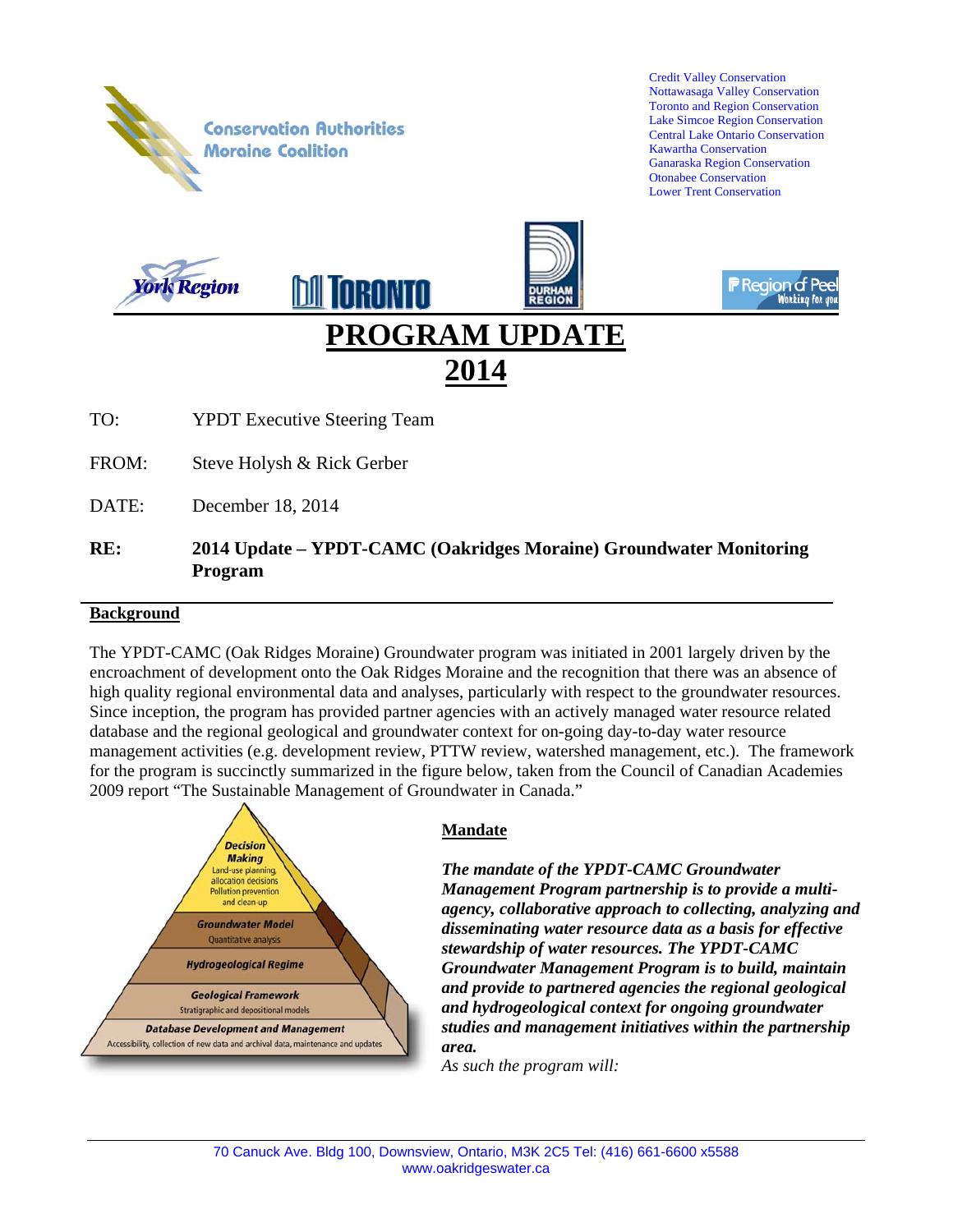- *Build and maintain a master database of water related information that is accessible to all partner agencies;*
- *Build and maintain a digital geological construction of the subsurface layers that is accessible to all partner agencies;*
- *Build and maintain a numerical groundwater flow model(s) that can be used to address any number of issues that arise at any of the partner agencies;*
- *Coordinate and lead investigations that will acquire new field data that will strategically infill key data gaps;*
- *Provide technical support to Source Water Protection Teams to ensure that interpretations used in source water are consistent with the regional understanding;*
- *Provide technical support to planning authorities to ensure that Official Plan policies are developed in a manner which makes them consistent with up to date groundwater science as derived from the project; and*
- *Provide technical support to all partnered agencies for addressing other Provincial legislation.*

Further information regarding the program can be found at www.oakridgeswater.ca.



Program area - Note that for data management purposes the program area comprises the entirety of three SWP Regions: 1) Credit/Toronto/Central Lake Ontario; 2) Lake Simcoe - Southern Georgian Bay; and 3) Lower Trent. Focus of work is largely directed to the GTA municipalities (York, Peel, Durham, Toronto) and their associated CAs.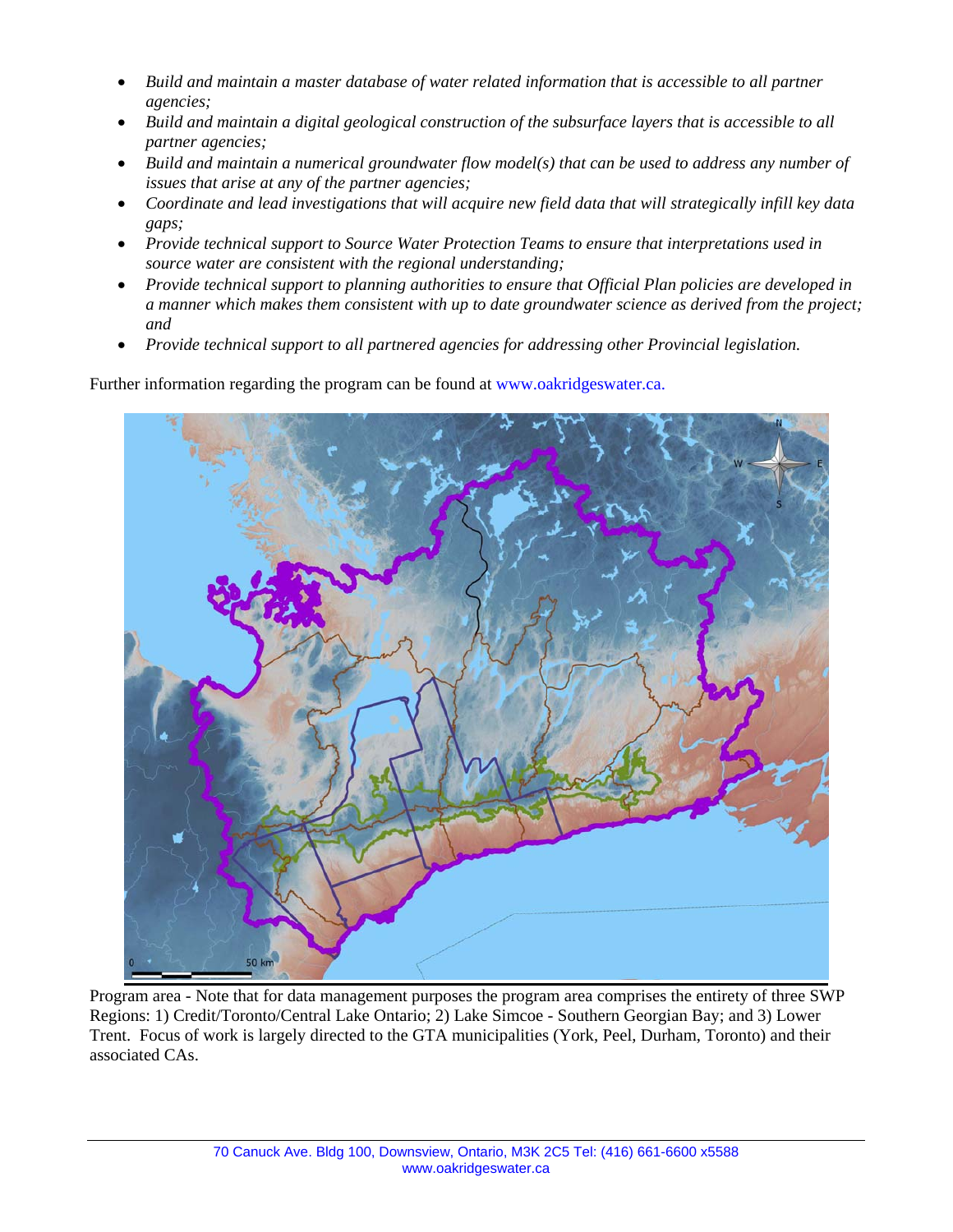# **Review – 2014 (Highlights)**

## **Highlights – Database**



- ongoing replication via web with partner agencies;
- preparation for migration to SQL 2014;
- added in 2014 13,000 boreholes; 300 reports; 10 million temporal data records;
- May database training for partner agency staff;
- 800 page database manual;
- Server and database backup enhancement;

# **Highlights – Modelling**

- Obtain/inventory/archive and review of over 30 partner agency numerical GW flow models;
- Review Terms of Reference documents to assist in refining the scope of consultant GW modelling projects for partner agencies;
- Hosted one-day symposium on the "Future of Source" Water Protection Models" with over 70 participants;
- Contribute to discussions on the use of numerical flow modelling in climate change and environmental flows at various partner agencies;





# **Highlights – Other**

- Re-designed and more accessible website (www.oakridgeswater.ca) featuring library search, data search and cross-section capability;
- Initiated ongoing overview of water quality analyses in the database (18,000 analyses for over 2,000 wells);
- Continued monitoring of 20 field sites to assist with infilling of data gaps;
- Communications continued technical collaboration with various agencies including OGS, MOECC, MNR, GSC, City of Ottawa, Hydro One, TTC, Town of Richmond Hill, Trent University, University of Waterloo;
- Communications authored or co-authored 7 papers or conference

presentations including "Groundwater knowledge management for southern Ontario – an example from the Oak Ridges Moraine"

## **Highlights – Budget**

- Program delivered on budget;
- No planned increase for 2015;

| <b>Program Component</b>         | 2014 Budget |
|----------------------------------|-------------|
| Staff Costs (Wages $+$ Benefits) | \$525,000   |
| Office Costs + Disbursements     | \$51,000    |
| Computer + Software Costs        | \$53,500    |
| <b>Consultant Costs</b>          | \$50,000    |
| Contingency Allocation/Carryover | \$20,500    |
| Total                            | \$700,000   |

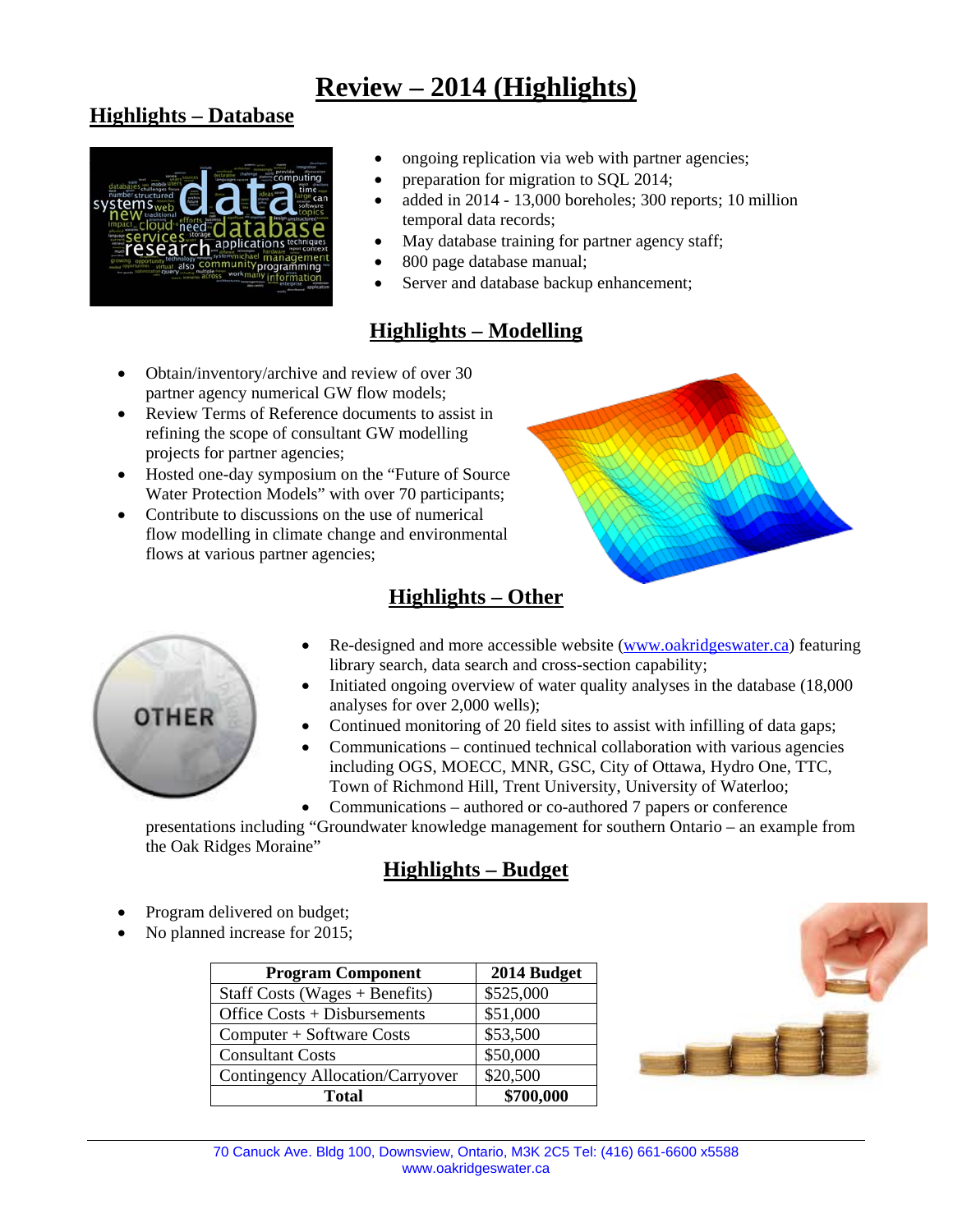# **Review – 2014 (Detailed Summary)**

2014 proved to be a busy year with significant advancements particularly focused on the numerical modelling and database aspects of the program. With respect to modelling, the program saw the hiring of Mason Marchildon, a water resources engineer with expertise in surface and groundwater modelling. The database continued to grow in 2014 with advancements made in a QA/QC process and database updates that included Environment Canada meteorological data, as well as updates to groundwater levels, chemistry and pumping records. Two meetings were held with the technical steering committee in March and November to provide updates on various aspects of the program as well as to receive input on future directions for the project. Program staff liaised with various external agencies (e.g. Ontario Geological Survey, Town of Richmond Hill, Ministry of the Environment, Toronto Transit Commission, Trent University, University of Waterloo) on various technical hydrogeological facets of the program.

### **1. Database**

Program staff have continued to build upon the comprehensive hydrological database that has served as the foundation for groundwater work across the study area. A database training session was held in May to introduce agency hydrogeological staff to logger water level management through Sitefx.

Over the course of 2014, over 13,000 new wells have been added to the database (including an update of the MOECC WWIS data) and over 300 new documents have been added to the library. With respect to the temporal data some 500,000 new water quality analyses, 130,000 pumping records, nearly 9 million water levels and 1.6 million climate records were added to the database. An updated and improved version of the MOECC's Permit To Take Water (PTTW) database was also recently incorporated and work will be ongoing in 2015 to link the Permits to the wells that are actually being pumped.

With the database synchronization process that has been developed over the past three years technical staff at four of the partner agencies (Peel Region, York Region, Central Lake Ontario CA, and Nottawasaga Valley CA) are now able to directly input data to their copy of the database at agency offices. Data is incorporated, via the web (encrypted communication channel), into the master database at the program's Downsview offices on a regular basis. Other agencies have been provided with various forms of the database (e.g. standalone SQL, Access, Excel (summary of key data)).

With a scheduled SQL software update (to SQL 2014), plans are underway to expand this data integration service to more agencies in 2015. In preparation, the database has been slightly revised (i.e. improved relationships between tables, removing specific fields from replication, etc.) to better handle synchronization issues that have arisen with recent versions of Microsoft SQL Server. This should improve the efficiency of the replication process and reduce the time necessary to synchronize large data transfers (e.g. logger imports).

The program's extensive database manual (approximately 800 pages) continues to be refined as new procedures and management aspects related to database management are integrated into the management of the database.

In order to improve access to the program's data, files and website, in 2014, program staff have implemented Sharepoint, Web, Database, file-sharing, backup and fail-over servers in a virtual environment. This allows for a standard backup system across all servers as well as flexible optimization of hardware and software without a large investment in multiple computers and the degree of hands-on support they would require.

### **2. Modelling**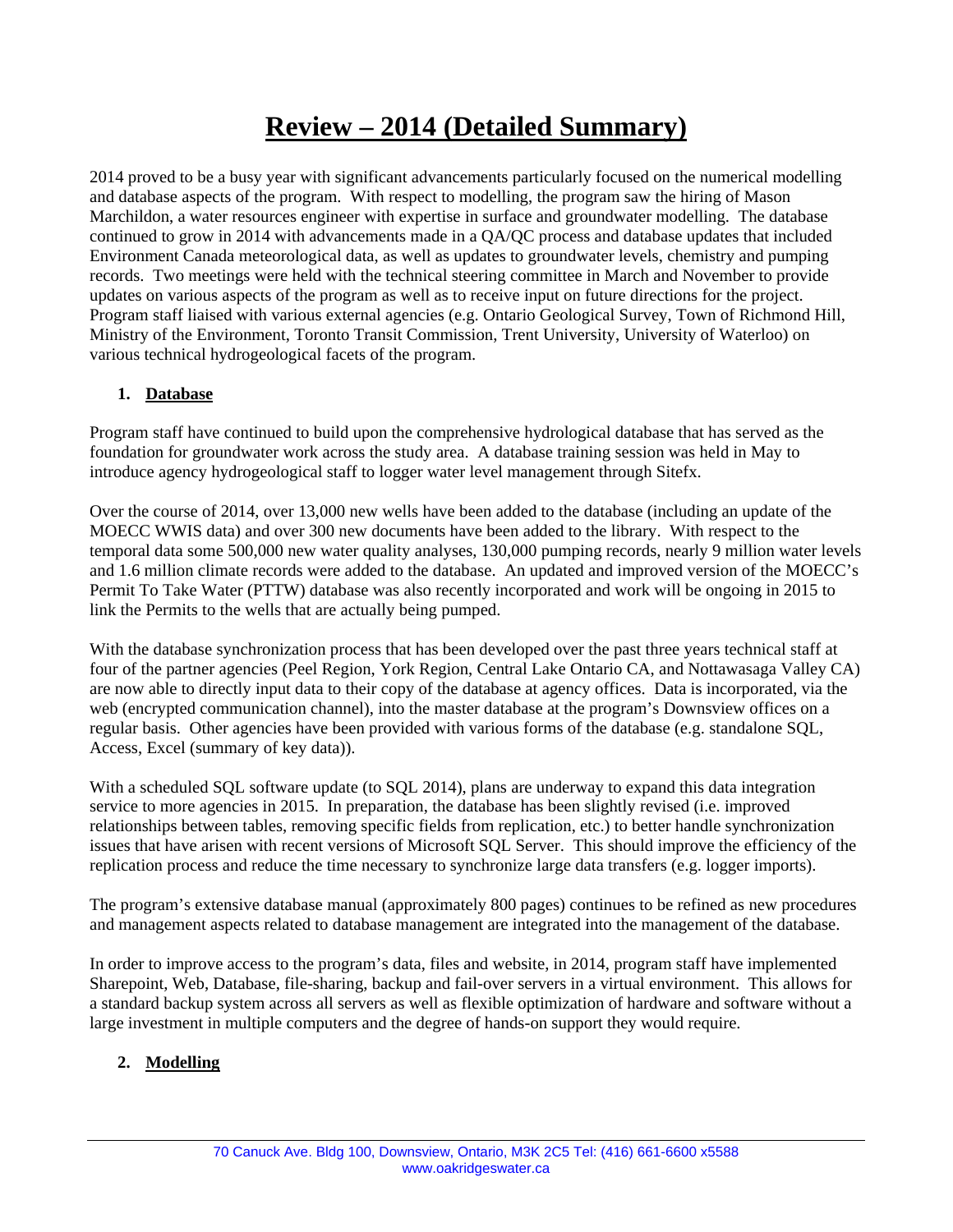With the retention of modelling expertise into the program in spring of 2014, staff have been able to review over 30 groundwater flow models that have been prepared for different partner agencies by consultants over the past five years. Funding for the modelling projects was either provincial (Source Water Protection, Lake Simcoe Protection Plan) or municipal (wellhead capture zones, updates to previously constructed models, etc.). The overview consisted of an inventory of the files needed to successfully run the models so that they can be re-run and used into the future. Where files were missing or corrupt, recommendations were put forward to correct the problem by interacting with the consultants involved in the original project. The overview revealed that in most – but not all - cases complete model files were provided to the partner agency and YPDT staff were able to successfully run the model.

The modelling sub-committee met in 2014 and will meet again early in 2015 to provide continued direction to the program. As per the direction of this committee, the YPDT program hosted a very successful one-day symposium in November entitled "The Future of Source Water Protection Modelling." Over 70 people attended the symposium which consisted of presentations from "clients" (York, Guelph, Waterloo, LSRCA); "the province" (MNR and MOECC); and "practitioners" (YPDT, Earthfx, Golder, S.S. Papadopulous, Matrix Environmental, Aquanty, and U of Waterloo). An informed discussion followed the technical presentations. Plans are underway to summarize and circulate the results of the session and to determine future directions for the program.

### **3. Other Program Initiatives**

2014 also saw contributions on a number of other initiatives:

**Website –** With the support of staff from Central Lake Ontario Conservation Authority in 2014 staff have revamped the program's website and moved the hosting of the website from an external provider to servers at the program's Downsview offices. The database has been re-designed to provide ready access – by partner agency staff - to the program's report library and to the vast store of temporal data (e.g. water levels, chemistry, climate data, streamflows, etc.). Cross-section generation capabilities displaying various subsurface data sets are also being made available, initially to partner agencies, but perhaps in the longer term to consultants as well. The look of the website has been updated and adjusted to be displayed in any number of platforms (e.g. computer, tablet, mobile phone, etc.).

**Chemistry Review** – the program has been fortunate to have temporarily (for a one year period) seconded an additional staff member, Mezmure Haile-Meskale from the Ministry of Environment and Climate Change (MOECC). With his background in groundwater chemistry, Mezmure is reviewing, analysing and interpreting the expansive groundwater chemistry database (over 18,000 water quality analyses from 2025 individual wells) to elucidate trends or patterns to assist in further interpretation of the groundwater flow systems in the program study area. In addition, as part of the Greenbelt supported Oak Ridges Moraine/Greenbelt land Report card project to prepare baseline environmental data for the "2015 Review" staff have also reviewed the groundwater chemistry from the perspective of using two parameters (chloride and nitrate) to more broadly characterize the quality of the associated groundwater resources.

**Field Work** – Staff continue to monitor a suite of approximately 20 wells to help in charactering specific hydrogeological settings that have been identified across the study area. Also, support was offered to the NVCA and LSRCA staff to assist in the rehabilitation of two recently drilled monitoring wells that had silted up.

**PTTW** – Early in 2015, staff assisted Peel Region in obtaining a PTTW for the community of Palgrave.

**Climate Change and Ecological Flows** – as part of the task of considering the future use of the available groundwater flow models, staff are exploring and contributing climate change, climatic data collection (Community Collaborative Rain Hail and Snow Network (CoCoRhas) and ecological flows discussions at the partner agencies.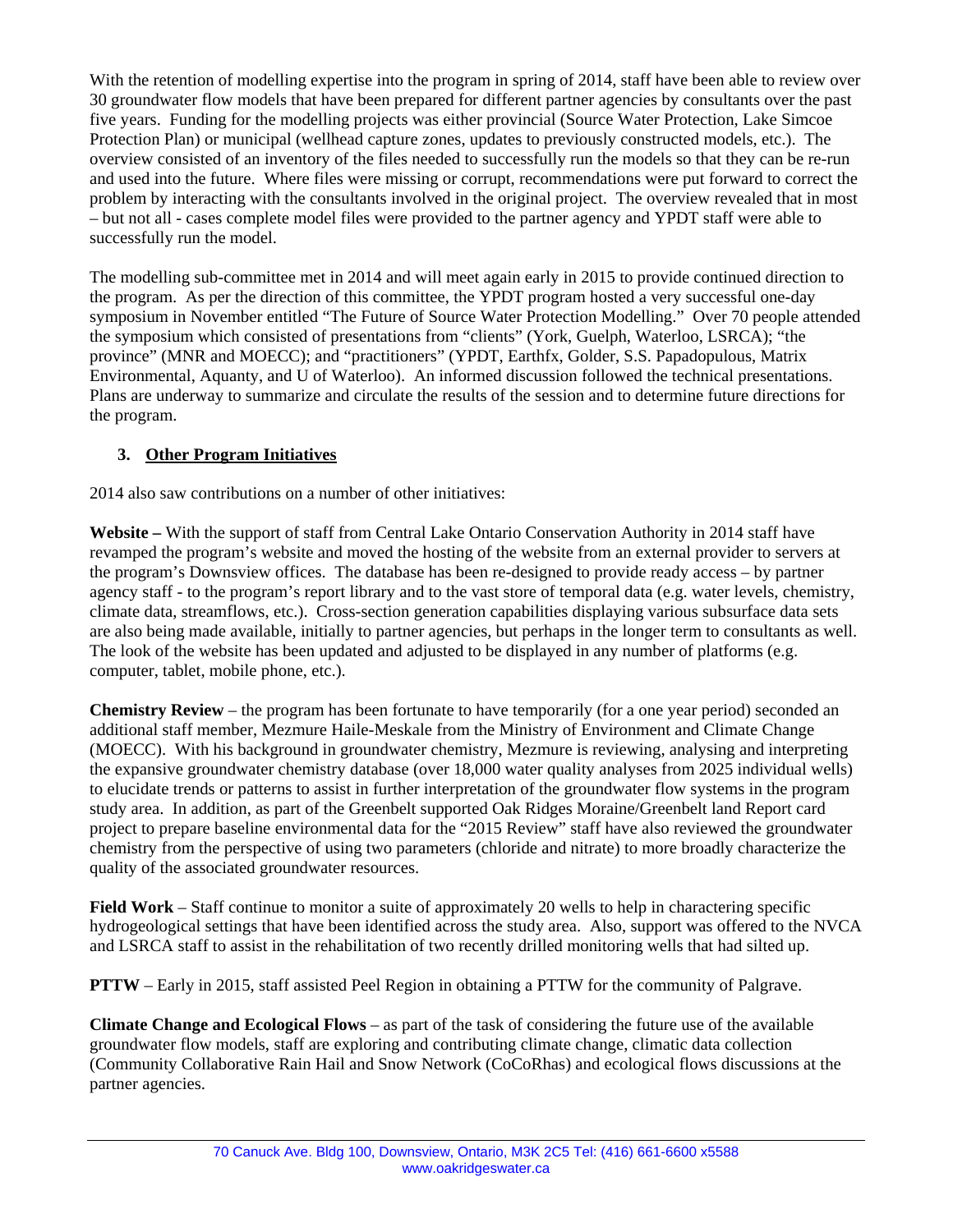**Isotope Project** – in collaboration with the University of Waterloo and York Region, staff continue to collaborate on a project to collect samples across the program study area for isotopic analyses. Results will be used to assist in groundwater flow system delineation with a view to providing independent field checks on numerical groundwater flow models.

### **Communications**

- Authored a paper entitled "Groundwater knowledge management for southern Ontario: An example from the Oak Ridges Moraine" that was published in the Canadian Water Resources Journal (Vol 39, No.2, - Summer 2014).
- Three papers presented at the 2014 Latornell Conference: i) Quality Assurance and Quality Control for Groundwater Data; ii) Uses of Groundwater Monitoring Data; iii) Source Water Protection modelling: Technical Considerations For the Path Moving Forward.
- Presented a paper at the 2014 CWRA Conference in Hamilton Ontario entitled "A Practical Risk-Analysis Approach for Extreme Rainfall Events in Urban Areas."
- Contributed to a paper "Spatiotemporal patterns of baseflow metrics for basins draining the Oak Ridges Moraine, southern Ontario, Canada." – to be published in an upcoming Canadian Water Resources Journal.
- Contributed to the chapter on Ontario in "Canada's Groundwater Resources" a new textbook led by the Geological Survey of Canada, that provides an overview of the country's groundwater.

### **4. Liaison with External Agencies**

In 2014 staff met and corresponded with various external agencies on behalf of the partners. These include:

- **Ontario Geological Survey** provided access to various wells as part of their ongoing Southern Ontario groundwater chemistry study;
- **Ministry of the Environment and Climate Change** i) exchanges on database issues; ii) meeting with retiring Central Region staff member (Ross Hodgins) to incorporate vast knowledge source into YPDT Program; involvement in the Great Lakes Water Quality Agreement by contributing to the report on the Status of Groundwater Resources in Urban Areas;
- Geological Survey of Canada attended and presented at the 3<sup>rd</sup> National Workshop on Groundwater and provided input on GSC renewed program in Southern Ontario;
- **City of Ottawa** provided overview and direction to the City as they prepare to replicate some aspects of our program across the Ottawa area;
- **Toronto Transit Commission** provide input and data for proposed Scarborough Subway extension;
- **Ministry of Natural Resources** met in Peterborough to exchange ideas and information with respect to overall water resources management; agreed to take over subscriptions to several modelling and groundwater software applications that MNR was no longer utilizing;
- **Town of Richmond Hill** providing technical expertise regarding development proposals in sensitive area of artesian pressures on the flank of the Oak Ridges Moraine;
- **Hydro One** providing technical oversight with respect to the construction of a long term monitoring well on the Oak Ridges Moraine in the Town of Clarington;
- **Trent University** along with Ganaraska CA, provided technical support to Trent University students who, as part of a senior level study, reviewed and input chemistry data from the eastern parts of the moraine into the database;

### **5. Budget Summary**

The four senior partners (City of Toronto, Regional Municipalities of York, Peel and Durham) contributed \$175,000 in 2014 (Total of \$700,000). In addition LSRCA, through SWP provided an additional \$35,000 to the program in 2014 to prioritize and assist with the review of the many groundwater flow models across the Lake Simcoe Watershed. The budgeted expenses for the 2014 are summarized in Table 1.